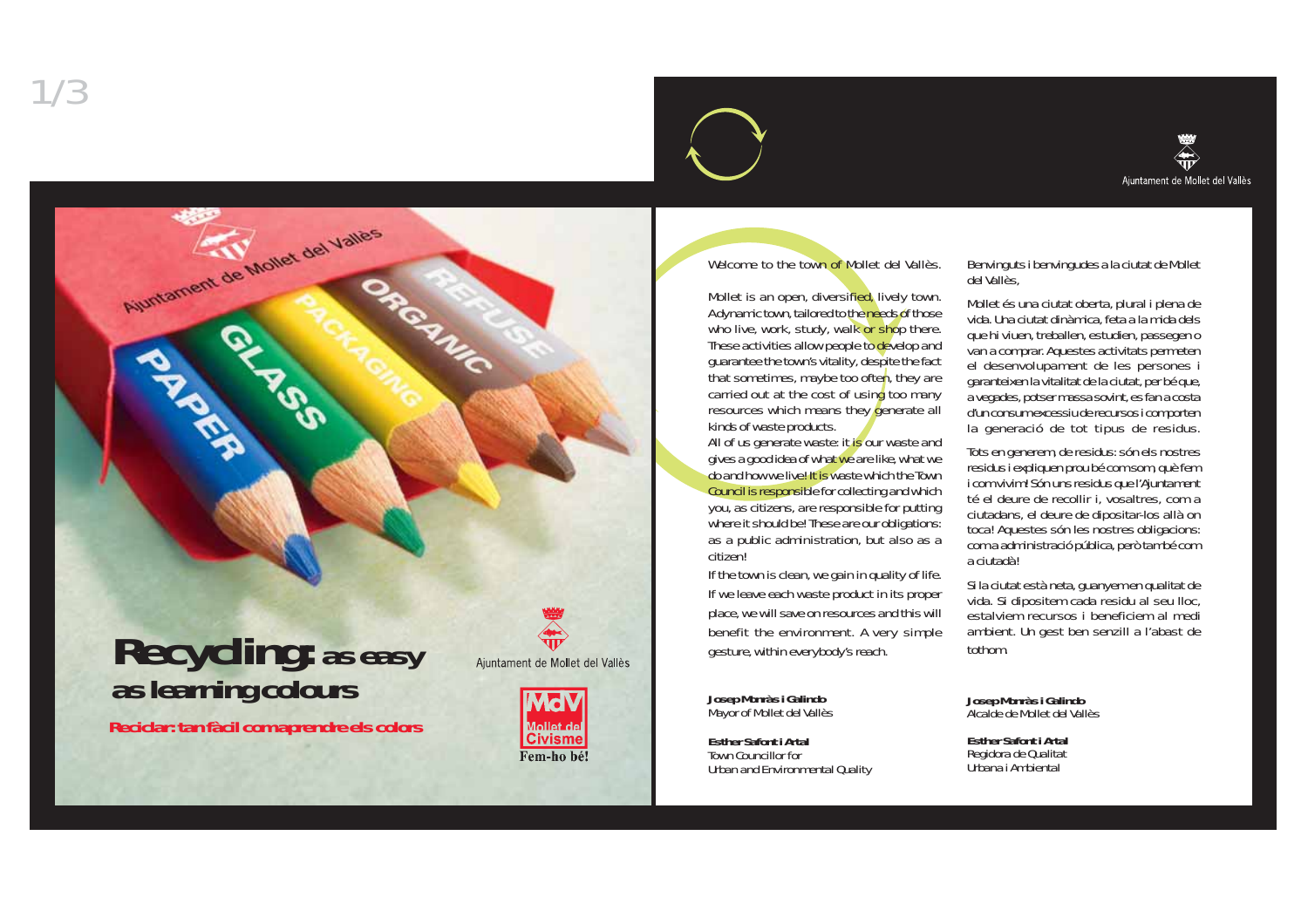



## **Paper and cardboard**

Cardboard should be folded well and placed in the container.





## **Glass** Glass containers

Glass should not be left outside the container. It may break and become a danger for passers-by.





*Paper i cartró*

*Vidre Envasos de vidre Cal no deixar vidres fora del esdevenir un perill per als vianants.*

## **Organic**

**Food remains (including egg shells, dried fruit shells, coffee dregs, infusions, etc.), small amounts of garden waste and greasy paper towels.**

Organic material should always be placed in a bag and put in the container.



## **Refuse**

**Nappies, sanitary towels, used paper handkerchiefs, cigarette and cigar ends, animal excrement, matches, chimney ashes, sweeping waste, fax paper, laminated paper.**

and put in the container.





Rebuig

*Restes de menjar (incloses les closques d'ous, clofolles de fruita seca, marro de cafè, infusions, etc.),*

*Orgànica*

*restes petites de jardineria i tovallons de paper bruts d'oli.*

*La matèria orgànica cal posar-la sempre en una bossa i dipositar-la dins del contenidor.*

### *Rebuig*

*Bolquers, compreses, mocadors de paper usats, burilles de cigarretes i cigars, excrements d'animals, llumins, cendres de la llac de foc, restes d'escombrar, paper de fax, paper plastificat*

*El rebuig cal posar-lo sempre en una bossa i dipositar-la dins del contenidor.*

## **Packaging**

**Packaging and plastic bags, tetra pak cartons, tins, polystyrene trays and aluminium foil** Packaging which has contained toxic products (paint, solvents, insecticides, etc.) should not be left. These should be taken directly to the waste collection centre.



#### *Envasos i bosses de plàstic, brics, llaunes, safates de porexpan i paper d'alumini*

*Cal no deixar envasos que han contingut productes tòxics (pintures, dissolvents, insecticides, etc.) Aquests han d'anar a la deixalleria.*

*Envasos*